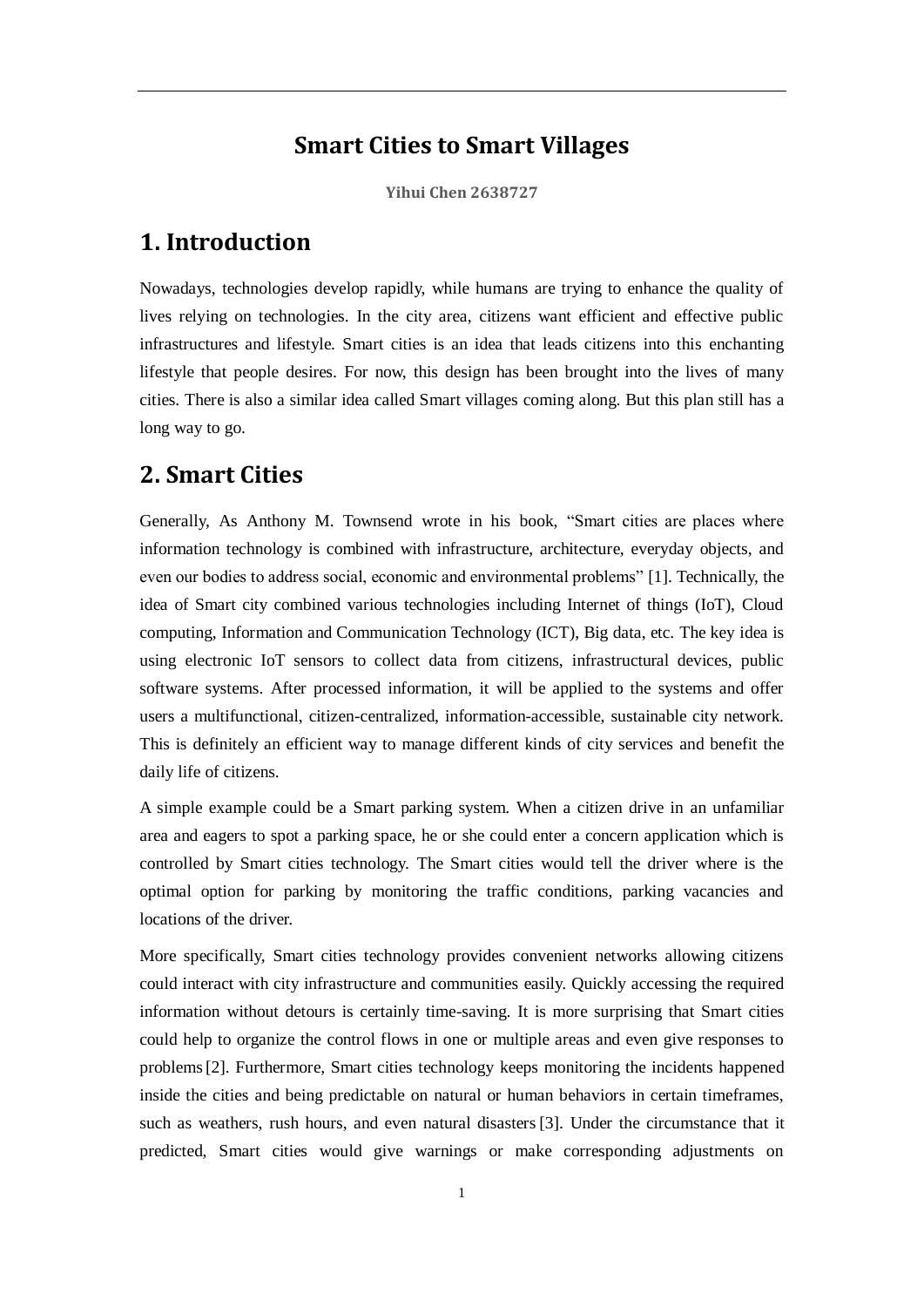presenting solutions against users demands. It is designed to be considerate to citizens and respond to the challenges.

#### **3. Smart Villages**

As you can see, Smart cities brought enormous convenience to citizens in cities successfully. There is a trend of developing Smart villages plan born afterward, but it still remained under-discussed in the literature stage [4].

EU Commission described "Smart Villages refers to rural areas and communities which build on their existing strengths and assets as well as on developing new opportunities. In Smart Villages traditional and new networks and services are enhanced by means of digital, telecommunication technologies, innovations and the better use of knowledge, for the benefit of inhabitants and businesses." [5], it targets different angles from Smart cities. The populations in cities are far more than rural areas, the communication is not a significant issue for city network. Conversely, the population densities in villages are much lower than cities, which make the issue of communications primarily.

Besides the communication problem, the infrastructures of villages are insufficient. People lived in villages need to concern about lives and death, safety and security issues, since they don't have complete medical facilities.

## **4. My Opinions on Smart Villages**

As my opinion also, although the Government could support heavily by constructing all the facilities they need of, it is still papering over the cracks in the short term. Teach him how to fish and he eats for a lifetime. Agriculture is still the basic business flows and important source of incomes for people who live in rural areas. For the longer term, education and offering technologies that can be applied to Agriculture are "fishing skills" for them. Primarily, the educational achievements of rural people should be the foundation and critical link for developing Smart villages system. Moreover, it is ideal that the Government could invest money on developing an agricultural system, allowed rural farmers could raise and monitor crops or livestock in the optimized way instead of the empirical way.

For instance, this agricultural system could help to allocate the farmlands for separate crop varieties based on the conditions of farmers. And farmers could monitor their crops or livestock and spray pesticides by operate system indoor. In general, bringing technologies into the agriculture and reap the benefits without slaving away.

It was predicted that until 2050, there are nearly 80% of people will live in cities. Smart villages should attract attentions from city-living people, and drive them toward there [6]. According to these ideas, people would love to live in villages or rural areas. Citizens who